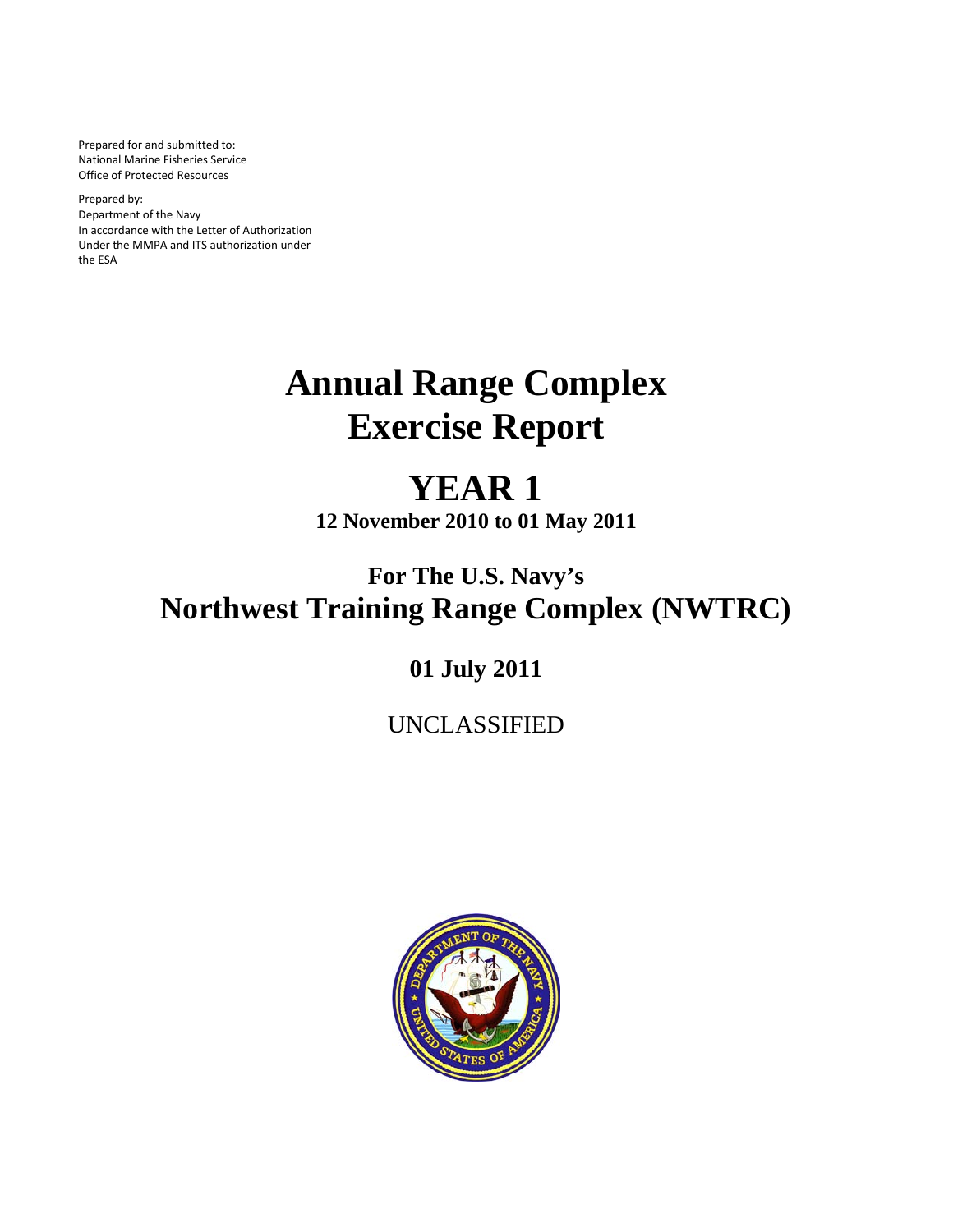## **Table of Contents** Introduction 1 ASW Summary 2 SINKEX Summary 2 IEER/AEER Summary 2 Explosive Summary 3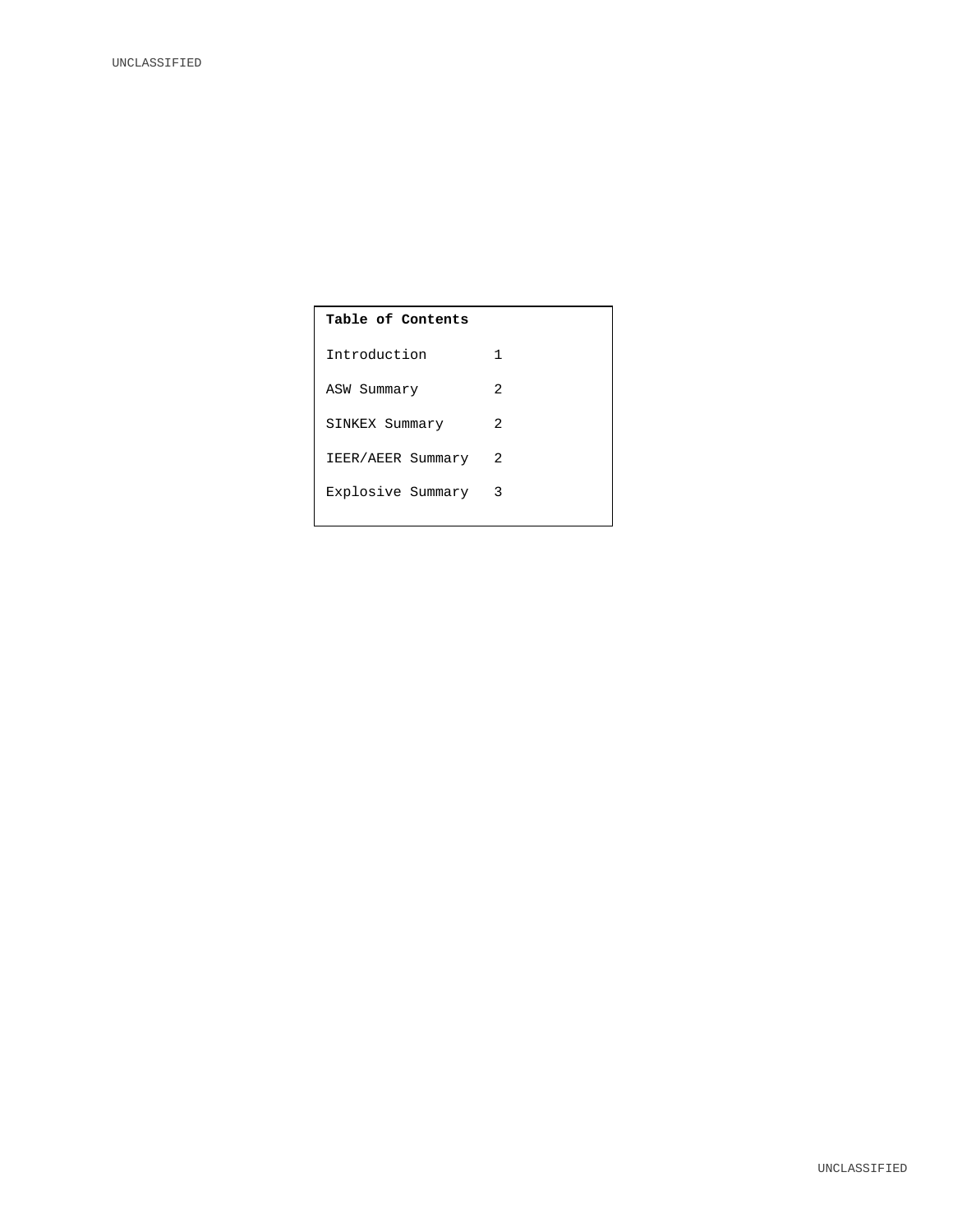### **NORTHWEST TRAINING RANGE COMPLEX YEAR 1 ANNUAL EXERCISE REPORT**

#### **INTRODUCTION**

The U.S. Navy prepared this Year 1 Annual Range Complex Exercise Report covering the period from 12 November 2010 to 01 May 2011 in compliance with the National Marine Fisheries Service (NMFS) Final Rule under the Marine Mammal Protection Act for the Northwest Training Range Complex (NWTRC).

The following report subsections were specified by the National Marine Fisheries Service (NMFS):

- (1) Anti-submarine warfare (ASW) summary
	- (i) Total annual hours of each type of sonar source (portions CLASSIFIED)
	- (ii) Cumulative Impact Report (CLASSIFIED)

To the extent practical, the Navy, shall develop and implement a method of annually reporting non-major training [i.e., Unit Level Training (ULT)] utilizing hull-mounted sonar. The report shall present an annual (a seasonal, where practical) depiction of non major training geographically across the NWTRC. The Navy shall include a brief annual progress update on the status of the development of an effective and unclassified method to report this information until an agreed-upon (with NMFS) method has been developed and implemented.

- (2) Sinking Exercises (SINKEX) summary
	- (i) Exercise information<br>(ii) Individual marine man
		- Individual marine mammal observations during SINKEX
- (3) Improved Extended Echo Ranging (IEER)/Advanced Extended Echo Ranging (AEER) summary  $(i)$ 
	- Total number of IEER and AEER events (CLASSIFIED)
	- (ii) Total expended/detonated rounds (buoys) (CLASSIFIED)
	- (iii) Total number of self-scuttled IEER rounds (CLASSIFIED)
- (4) Explosives summary<br>(i) Total a
	- (i) Total annual number of each type of explosive exercise (CLASSIFIED)<br>(ii) Total annual expended/detonated rounds for each explosive type Total annual expended/detonated rounds for each explosive type (CLASSIFIED)

All information marked as CLASSIFIED in this report can be found in the classified NWTRC Year 1 Annual Range Complex Report.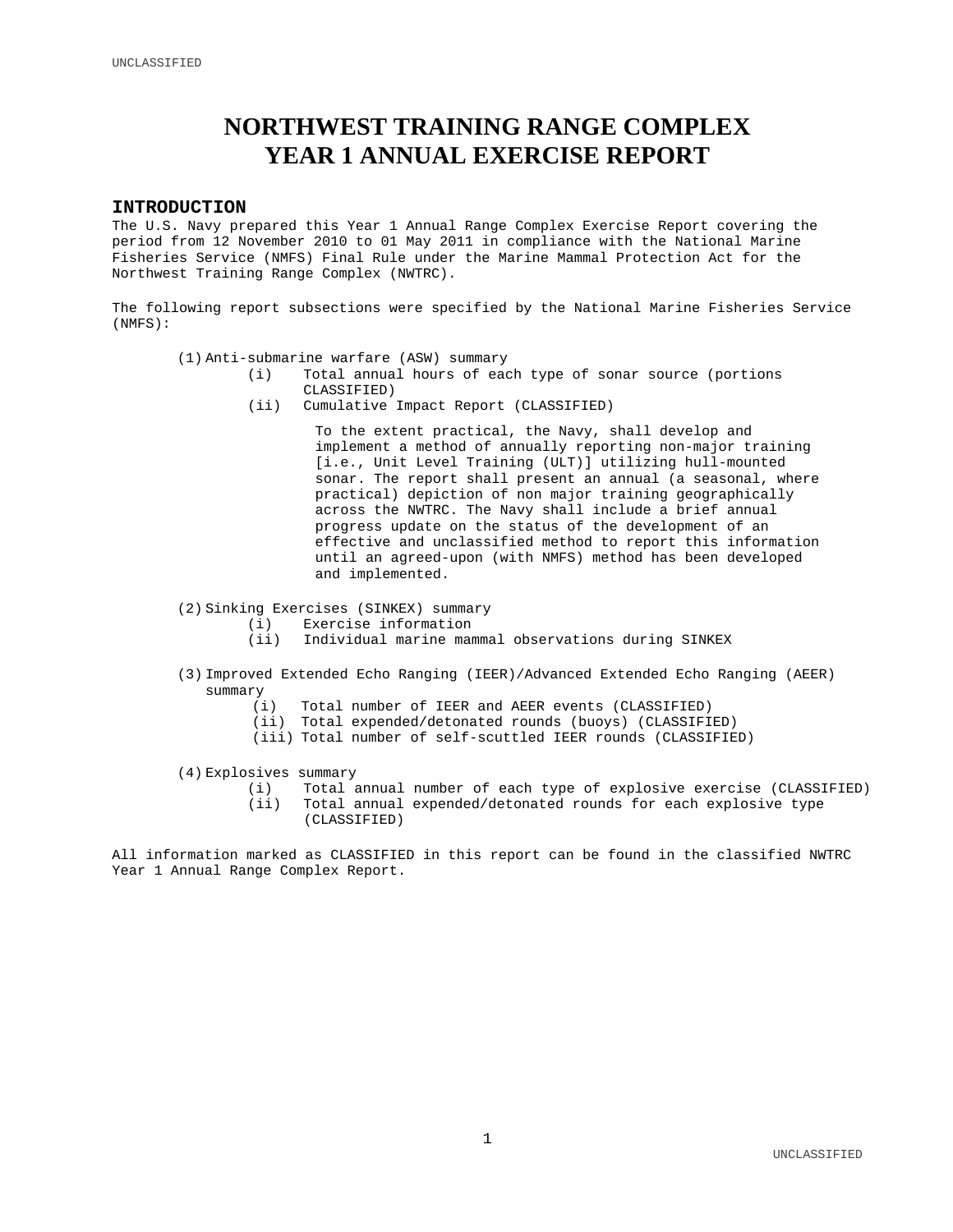#### Department of the Navy NWTRC Year 1 Annual Exercise Report DRAFT 5/2/2011

#### **(1) ASW summary**

#### (i) Total annual hours of each type of sonar source

| Table 1. Authorized sonar sources per §218.110 of NMFS' NWTRC Final Rule and Navy use in the NWTRC. |                   |                |                        |                                                          |                                             |                                                                                      |                                             |                                            |
|-----------------------------------------------------------------------------------------------------|-------------------|----------------|------------------------|----------------------------------------------------------|---------------------------------------------|--------------------------------------------------------------------------------------|---------------------------------------------|--------------------------------------------|
|                                                                                                     |                   |                | <b>NMFS Authorized</b> |                                                          |                                             |                                                                                      |                                             |                                            |
| System                                                                                              | Type <sup>1</sup> | Metric         | 5-Year                 | Annual<br>Average<br>12 Nov<br>2010 to<br>11 Nov<br>2011 | Navy 5-Year<br>Used<br>Since 12 Nov<br>2010 | <b>Navy Annual</b><br>Used<br>12 Nov 2010 to<br>01 May 2011<br>(50% of full<br>year) | % Total<br>Used of 5-<br>Year<br>Authorized | % Total<br>Used of<br>Annual<br>Authorized |
| (i) AN/SQS-53                                                                                       | HM                | hours          | 215                    | 43                                                       | $\ast$                                      | $\ast$                                                                               | $\ast$                                      | $*$                                        |
| (ii) AN/SQS-56                                                                                      | HM                | hours          | 325                    | 65                                                       | $*$                                         | $*$                                                                                  | $\ast$                                      | $\ast$                                     |
| (iii) AN/SSQ-62 DICASS                                                                              | AS                | # of buoys $2$ | 4,430                  | 886                                                      | $\ast$                                      | $\ast$                                                                               | $*$                                         | $*$                                        |
| (vi) MK-48                                                                                          | <b>TS</b>         | # of torpedoes | 10                     | $\overline{2}$                                           | $\ast$                                      | $*$                                                                                  | $\ast$                                      | $\ast$                                     |
| (v) AN/BQQ-15                                                                                       | HM                | hours          | 210                    | 42                                                       | $\ast$                                      | $\ast$                                                                               | $\ast$                                      | $\ast$                                     |
| (vi) $AN/SSQ-125 (AEER)^3$                                                                          | AS                | # of buoys     | 745                    | 149                                                      | $\ast$                                      | $*$                                                                                  | $\ast$                                      | $\ast$                                     |
| (vii) Range Pingers                                                                                 | <b>TR</b>         | hours          | 900                    | 180                                                      | $*$                                         | $*$                                                                                  | $\ast$                                      | $\ast$                                     |
| (viii) PUTR Uplink                                                                                  | <b>TR</b>         | hours          | 750                    | 150                                                      | *                                           | $\ast$                                                                               | *                                           | $\ast$                                     |
| * CLASSIFIED data                                                                                   |                   |                |                        |                                                          |                                             |                                                                                      |                                             |                                            |

Notes:

<sup>1</sup> HM= hull-mounted active sonar; AS= active acoustic sonobuoy; TS= torpedo active sonar; TR= transponder

 $2$  ULT data does not report number of buoys deployed, only sonar hours. DICASS buoy numbers in this table based on conservative estimate of

7.5 minutes of active sonar per buoy (8 buoys per hour)

 $3$  in combination with AN/SSQ-110A IEER explosive sonobuoy

#### (ii) Cumulative Impact Summary

This is the first annual exercise report for the NWTRC. As per similar reports for other Navy range complexes, positional plots of hull-mounted sonar use within a given region, including NWTRC, has been deemed classified national security information. There currently is no method to declassify the sensitivity of this data in order to publish this type of information in an unclassified report. For this reason the only method available for this information to be disseminated for the foreseeable future is in the classified version of this annual exercise report. The Navy has made improvement, starting with other range complexes and their associated NMFS authorizations, in the ability to export classified use information and plot within geographical information systems (GIS). This year's geographic cumulative impact summary is provided in the classified NWTRC Year 1 Annual Exercise Report.

This assessment constitutes this year's progress update for the NWTRC.

#### **(2) Sinking Exercises (SINKEX) summary**

There were no SINKEXs within the NWTRC this reporting period.

#### **(3) Improved Extended Echo Ranging (IEER)/Advanced Extended Echo Ranging (AEER) Summary**

#### **Table 2. IEER and AEER use in the NWTRC**.

| Period                     | # Events | Expended | # Detonated | # Self-scuttled |
|----------------------------|----------|----------|-------------|-----------------|
| 12 Nov 2010 to 01 May 2011 |          |          |             |                 |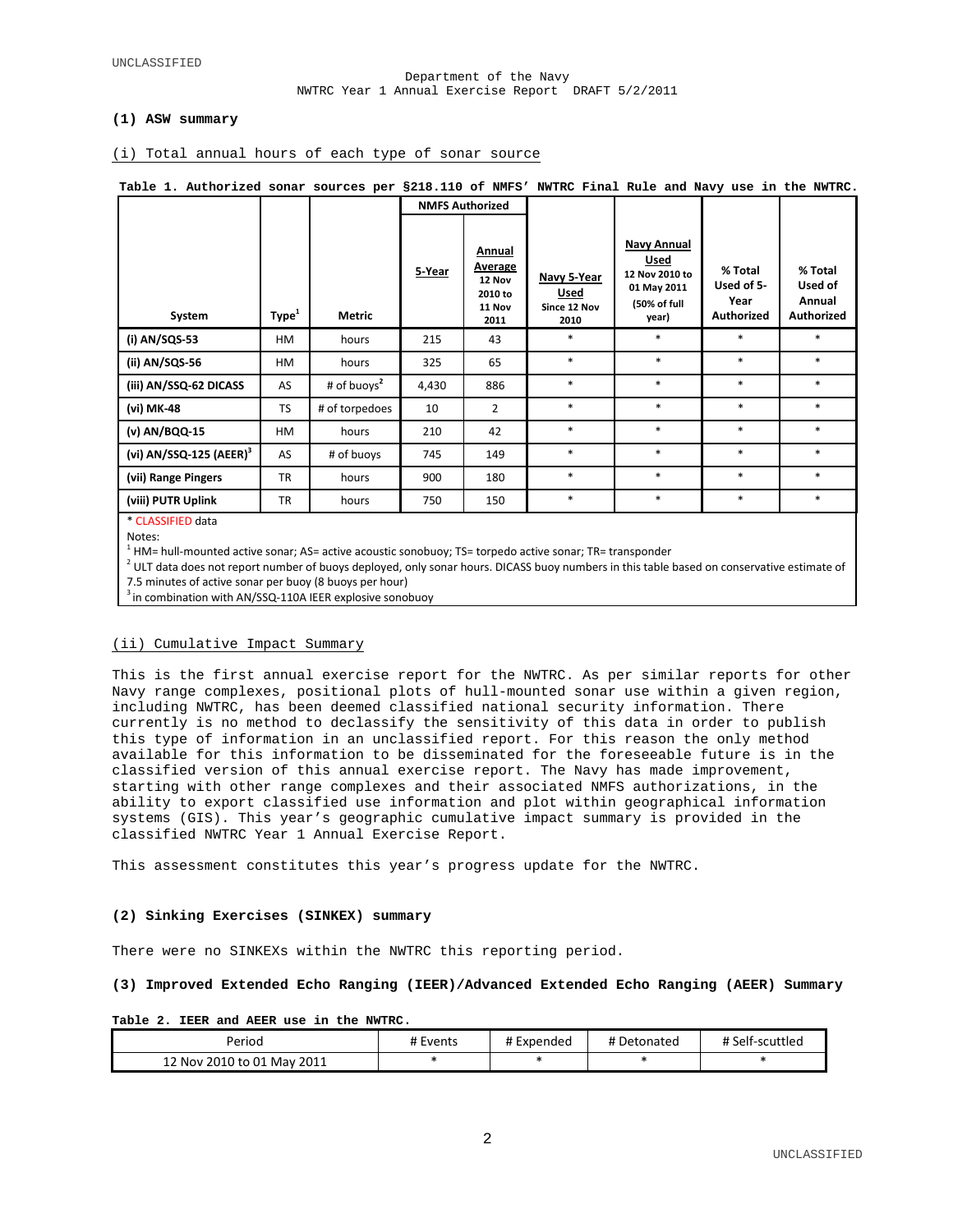#### Department of the Navy NWTRC Year 1 Annual Exercise Report DRAFT 5/2/2011

#### **(4) Explosives Summary**

| Table 3. Authorized explosive sources per §218.110 of NMFS' NWTRC Final Rule and Navy use in the NWTRC. |                        |                                                    |        |                                                    |                                             |                                                   |
|---------------------------------------------------------------------------------------------------------|------------------------|----------------------------------------------------|--------|----------------------------------------------------|---------------------------------------------|---------------------------------------------------|
|                                                                                                         | <b>NMFS Authorized</b> |                                                    |        | <b>Navy Used</b>                                   |                                             |                                                   |
| <b>Exercise Type</b>                                                                                    | 5-Year                 | Annual<br>Average<br>12 Nov 2010 to<br>11 Nov 2011 | 5-Year | Annual<br>Average<br>12 Nov 2010 to<br>11 Nov 2011 | % Total<br>Used of 5-<br>Year<br>Authorized | % Total<br>Used of<br>Annual<br><b>Authorized</b> |
| (A) Surface to Surface Gunnery (S-S GUNEX)                                                              | 1,700                  | 340                                                | $\ast$ | $*$                                                | $\ast$                                      | $*$                                               |
| (B) Bombing Exercise (BOMBEX)                                                                           | 150                    | 30                                                 | $\ast$ | $\ast$                                             | $\ast$                                      | *                                                 |
| (C) Sinking Exercises (SINKEX)                                                                          | 10                     | $\overline{2}$                                     | 0      | 0                                                  | 0                                           | $\mathbf 0$                                       |
| (D) IEER\AEER Exercises                                                                                 | 60                     | 12                                                 | $\ast$ | $\ast$                                             | $\ast$                                      | $*$                                               |
| <b>Explosive Type</b>                                                                                   |                        |                                                    |        |                                                    |                                             |                                                   |
|                                                                                                         | *                      | $\ast$                                             |        |                                                    |                                             |                                                   |
|                                                                                                         | $\ast$                 | $\ast$                                             |        |                                                    |                                             |                                                   |
| Maverick air-launched missile                                                                           | $\ast$                 | $*$                                                |        |                                                    |                                             |                                                   |
| Harpoon ship, sub or air-launched missile                                                               | $\ast$                 | $\ast$                                             |        |                                                    |                                             |                                                   |
|                                                                                                         |                        | MK-82 aerial bomb                                  | $\ast$ | $\ast$                                             |                                             |                                                   |
| MK-48 submarine launched torpedo                                                                        | $\ast$                 | $*$                                                |        |                                                    |                                             |                                                   |
|                                                                                                         | $\ast$                 | $\ast$                                             |        |                                                    |                                             |                                                   |
|                                                                                                         | $\ast$                 | $*$                                                |        |                                                    |                                             |                                                   |
|                                                                                                         | $\ast$                 | $*$                                                |        |                                                    |                                             |                                                   |
|                                                                                                         | $\ast$                 | $*$                                                |        |                                                    |                                             |                                                   |
|                                                                                                         | $\ast$                 | $*$                                                |        |                                                    |                                             |                                                   |
|                                                                                                         | $\ast$                 | $*$                                                |        |                                                    |                                             |                                                   |

**\* CLASSIFIED data**